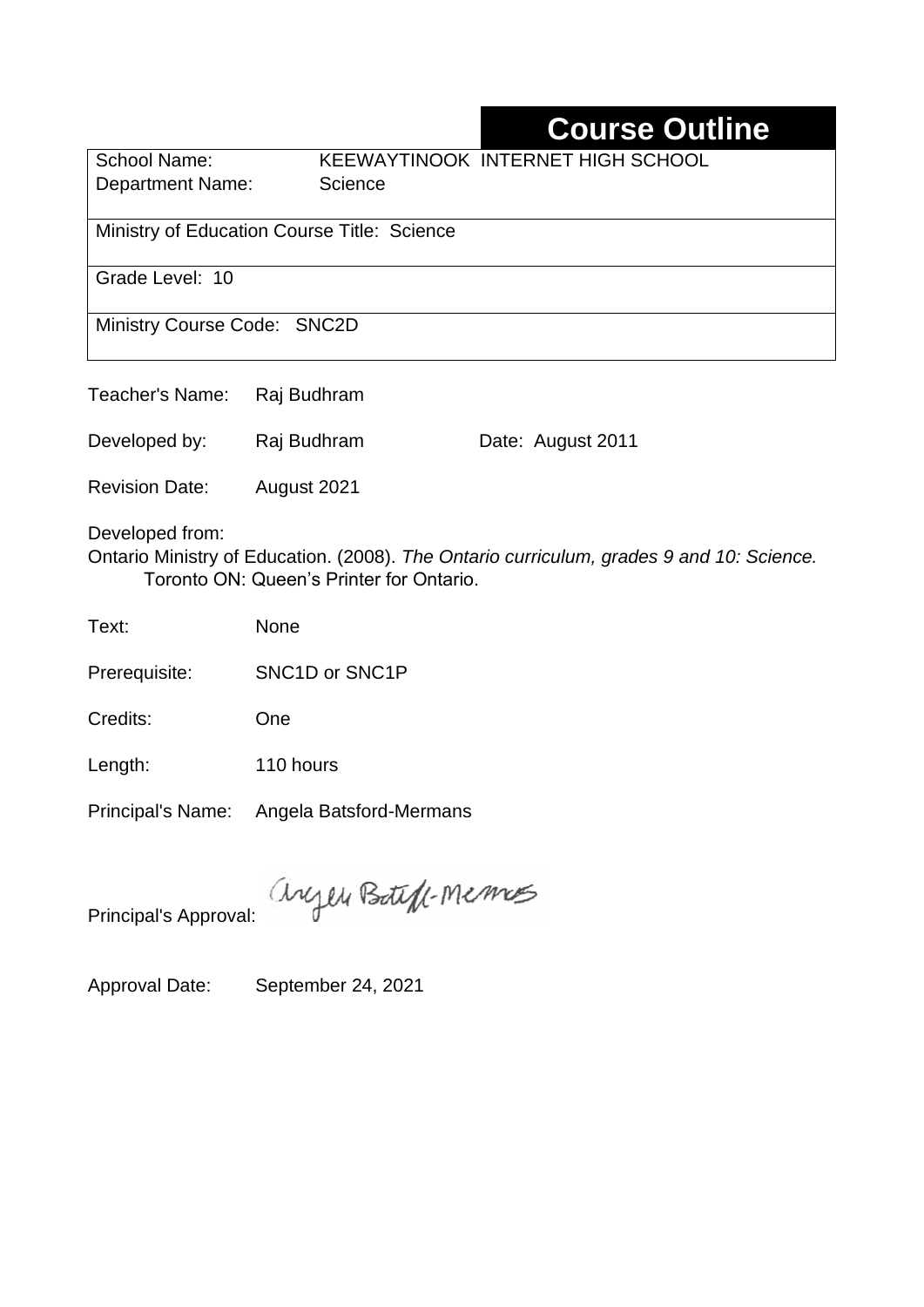# *Course Description/Rationale*

This course enables students to enhance their understanding of concepts in biology, chemistry, earth and space science, and physics, and of the interrelationships between science, technology, society, and the environment. Students are also given opportunities to further develop their scientific investigation skills. Students will plan and conduct investigations and develop their understanding of scientific theories related to the connections between cells and systems in animals and plants; chemical reactions, with a particular focus on acid–base reactions; forces that affect climate and climate change; and the interaction of light and matter.

# *Overall Curriculum Expectations*

### **Scientific Investigation Skills and Career Exploration**

- Demonstrate scientific investigation skills (related to both inquiry and research) in the four areas of skills (initiating and planning, performing and recording, analysing and interpreting, and communicating).
- Identify and describe a variety of careers related to the fields of science under study, and identify.
- Scientists, including Canadians, who have made contributions to those fields.

### **Biology: Tissues, Organs, and Systems of Living Things**

- Evaluate the importance of medical and other technological developments related to systems biology, and analyze their societal and ethical implications.
- Investigate cell division, cell specialization, organs, and systems in animals and plants, using research and inquiry skills, including various laboratory techniques.
- Demonstrate an understanding of the hierarchical organization of cells, from tissues, to organs, to systems in animals and plants.

### **Chemistry: Chemical Reactions**

- Demonstrate an understanding of effective decision-making processes and their role in independent living;
- Explain and demonstrate the use of basic money-management skills and techniques needed to manage personal financial resources effectively;
- Describe and demonstrate the use of basic principles and techniques of effective household management.

### **Personal and Social Responsibilities**

- Analyze a variety of safety and environmental issues associated with chemical reactions, including the ways in which chemical reactions can be applied to address environmental challenges.
- Investigate, through inquiry, the characteristics of chemical reactions.
- Demonstrate an understanding of the general principles of chemical reactions, and various ways to represent them.

### **Earth and Space Science: Climate Change**

- Analyze some of the effects of climate change around the world, and assess the effectiveness of initiatives that attempt to address the issue of climate change.
- Investigate various natural and human factors that influence Earth's climate and climate change.
- Demonstrate an understanding of natural and human factors, including the greenhouse effect, that influence Earth's climate and contribute to climate change.

#### **Physics: Light and Geometric Optics**

• Evaluate the effectiveness of technological devices and procedures designed to make use of light, and assess their social benefits.

• Investigate, through inquiry, the properties of light, and predict its behaviour, particularly with respect to reflection in plane and curved mirrors and refraction in converging lenses.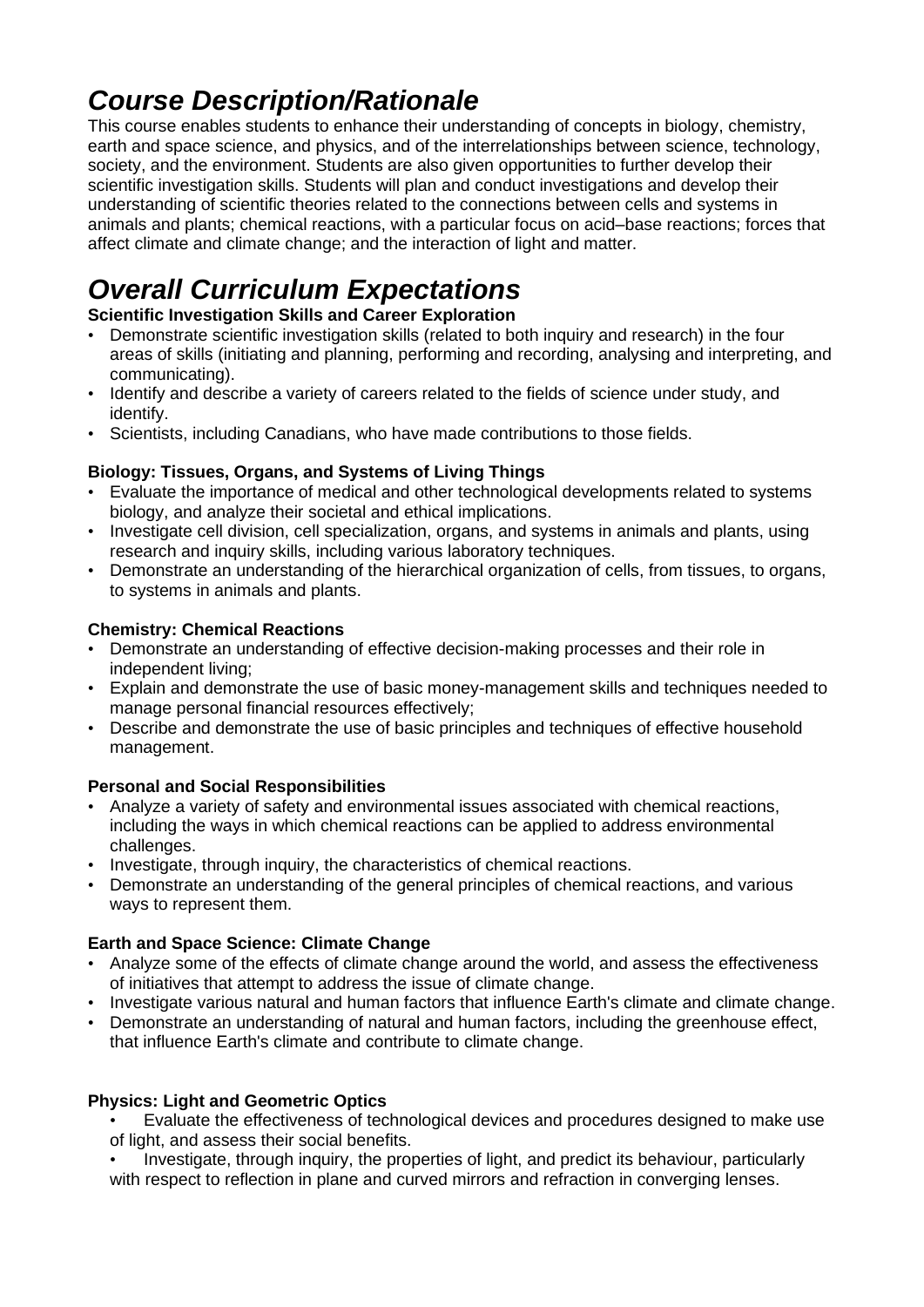• Demonstrate an understanding of various characteristics and properties of light, particularly with respect to reflection in mirrors and reflection and refraction lenses.

## *Course Content*

| <b>Unit</b>                   |       | Length     |
|-------------------------------|-------|------------|
| 1. Chemical Reactions         |       | 24.5 hours |
| 2. Light and Geometric Optics |       | 28.5 hours |
| 3. Climate Change             |       | 28.5 hours |
| 4. Tissues, Organs & Systems  |       | 28.5 hours |
|                               | Total | 110 hours  |

# *Unit Descriptions*

### **Unit 1 – Chemical Reactions**

In this unit students will conduct an experiment to determine the pH of 5 different substances in the classroom and analyze the results. Also, they will conduct an experiment to determine that the reaction of chalk with vinegar is a chemical reaction. Since some FNMI communities do not have access to labs or specific chemicals and equipment, students will use videos and animation to learn and practice concepts: they will use a Gizmo to learn about types of reactions and how to balance chemical equations; they will use a video to learn about neutralization; and they will use a video to learn about the law of conservation of mass. Using the molecular model kit, students will learn how to create 3D models of the reactants and products of chemical reactants. Then they will use Microsoft Paint to make a drawing of the molecular models. Finally, students will conduct research on two issues that affect FNMI communities: acid precipitation and cyanide uses in gold mining.

#### **Unit 2 – Light and Geometric Optics**

In this unit, students will study the nature of light. They will scrutinize computer animations and draw ray diagrams to understand the use of plane and curved mirrors, and convex lenses. Also, they will investigate how colours are related to the properties of light, refraction through different materials to gain an understanding of the index of refraction, and different forms of light emission and their uses. Students will explain how the properties of light are applied to the compound microscope and in bow-fishing, and they will identify ways in which the properties of lenses determine their use in cameras. Finally students will analyze the pros and cons of laser surgery and determine whether they should recommend laser surgery to someone in the Fort Williams reserve.

#### **Unit 3 – Climate Change**

In this unit, students will describe components of the Earth's climate system and the natural and anthropogenic causes of climate change. They will conduct an inquiry to determine how greenhouse gases affect climate change, and then they will examine current evidence of climate change, including changes in their community such as water level changes or migratory patterns of animals affected by temperature change. They will research the effectiveness of some current initiatives that address climate change. In the end-of-unit task, students will design and build a model to illustrate the natural greenhouse effect, and use the model to explain the anthropogenic greenhouse effect.

#### **Unit 4 – Tissues, Organs, and Systems**

In this unit, students will carry out investigations with microscopes and view a video on dissection to examine cells, tissues, organs and organ systems in animals. They will compare and link the organ systems, their functions, and interactions. Students will investigate the rate of division in cancerous and non- cancerous cells, and predict the impact of lung cancer. Also, students will research the pros and cons of stem cell research and make a proposal concerning stem cell research. Additionally, students will learn that the use of vaccines in their communities can reduce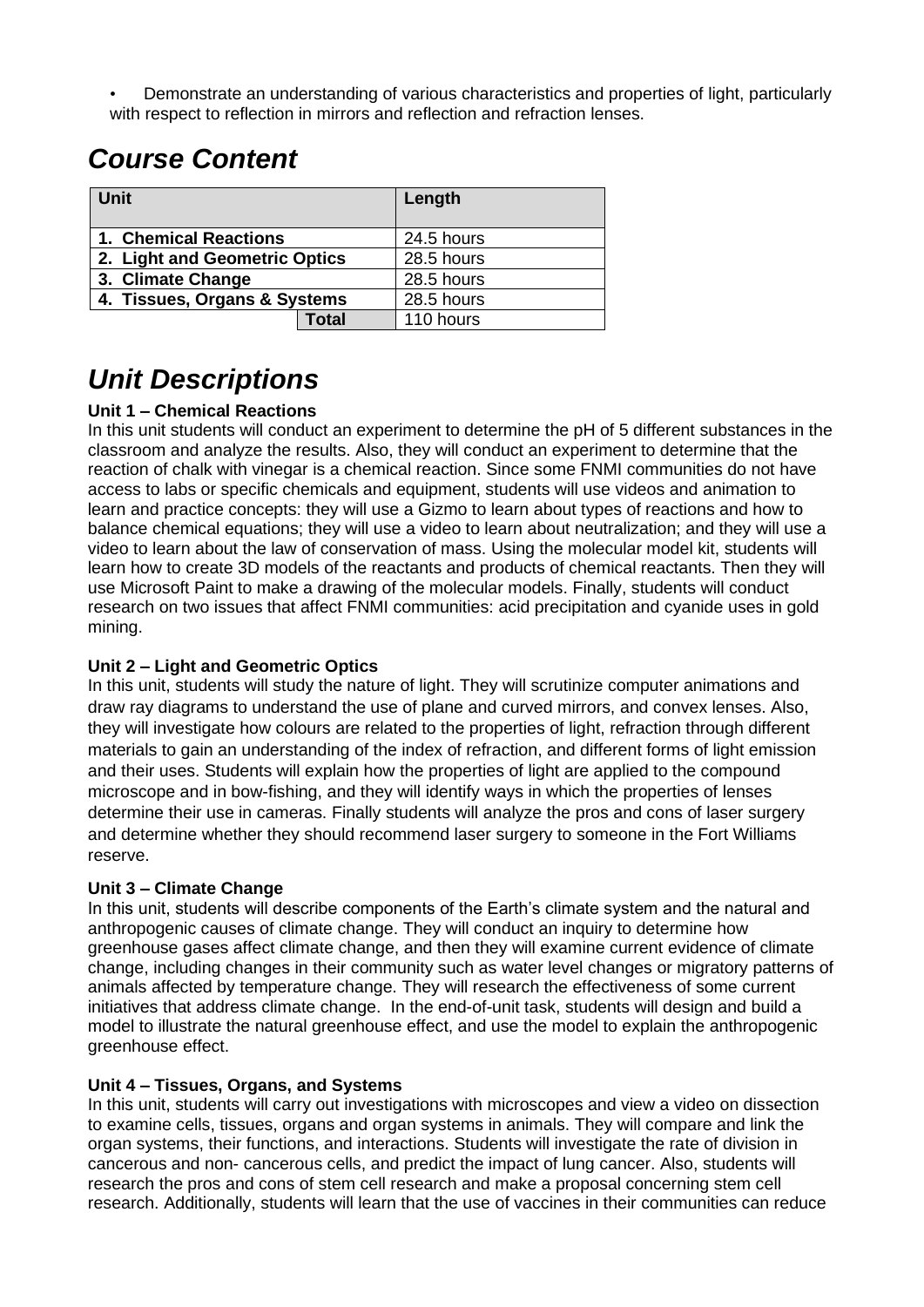health risks and health care costs and that smoking cigarettes affects many organs in the human body. As a follow up task, students will need to create a poster to deter youths in their community from smoking cigarettes. Type 2 diabetes is prevalent in FNMI communities so students will conduct research on diabetes to determine why people in FNMI communities are at a higher risk of getting type 2 diabetes than people in communities in Southern Ontario. Then they will formulate ways in which people in their communities can reduce the risk of Type 2 diabetes. Finally, students will perform a land-based activity in which they will catch a fish, dissect the fish, and demonstrate the parts of the digestive system to the other students.

# *Teaching/Learning Strategies*

This course is organized into an eight-week series of lessons and activities that is presented to students in remote northern communities via the internet. The eighth week is used for course consolidation, review, and the final examination. Teacher and students communicate over the internet through timely activity feedback, emails, messages, video and audio calls. Classroom mentors assume the role of liaison between the teacher and student while also supporting a holistic approach to motivate, engage and support each individual student.

A variety of strategies will be used in the online delivery of this course. Some instructional strategies include:

- Academic vocabulary and language
- Cooperative learning
- Adapting to learning styles/multiple intelligences
- Analysis of student work
- Conferencing
- Discovery/Inquiry-based learning
- Generating and testing hypotheses
- Graphic organizers
- Hands-on learning
- Homework and practice
- Identifying similarities and differences
- Modelling
- Sketching to learn
- **Mentoring**
- Visualization

Learning goals will be discussed at the beginning of each assignment and success criteria will be provided to students. The success criteria are used to develop the assessment tools in this course, including rubrics and checklists.

## *Evaluation*

The final grade will be determined as follows (Ontario Ministry of Education, 2010):

- Seventy per cent of the grade will be based on evaluation conducted throughout the course. This portion of the grade should reflect the student's most consistent level of achievement throughout the course, although special consideration should be given to more recent evidence of achievement.
- Thirty per cent of the grade will be based on a final evaluation administered at or towards the end of the course. This evaluation will be based on evidence from one or a combination of the following: an examination, a performance, an essay, and/or another method of evaluation suitable to the course content. The final evaluation allows the student an opportunity to demonstrate comprehensive achievement of the overall expectations for the course (p. 41).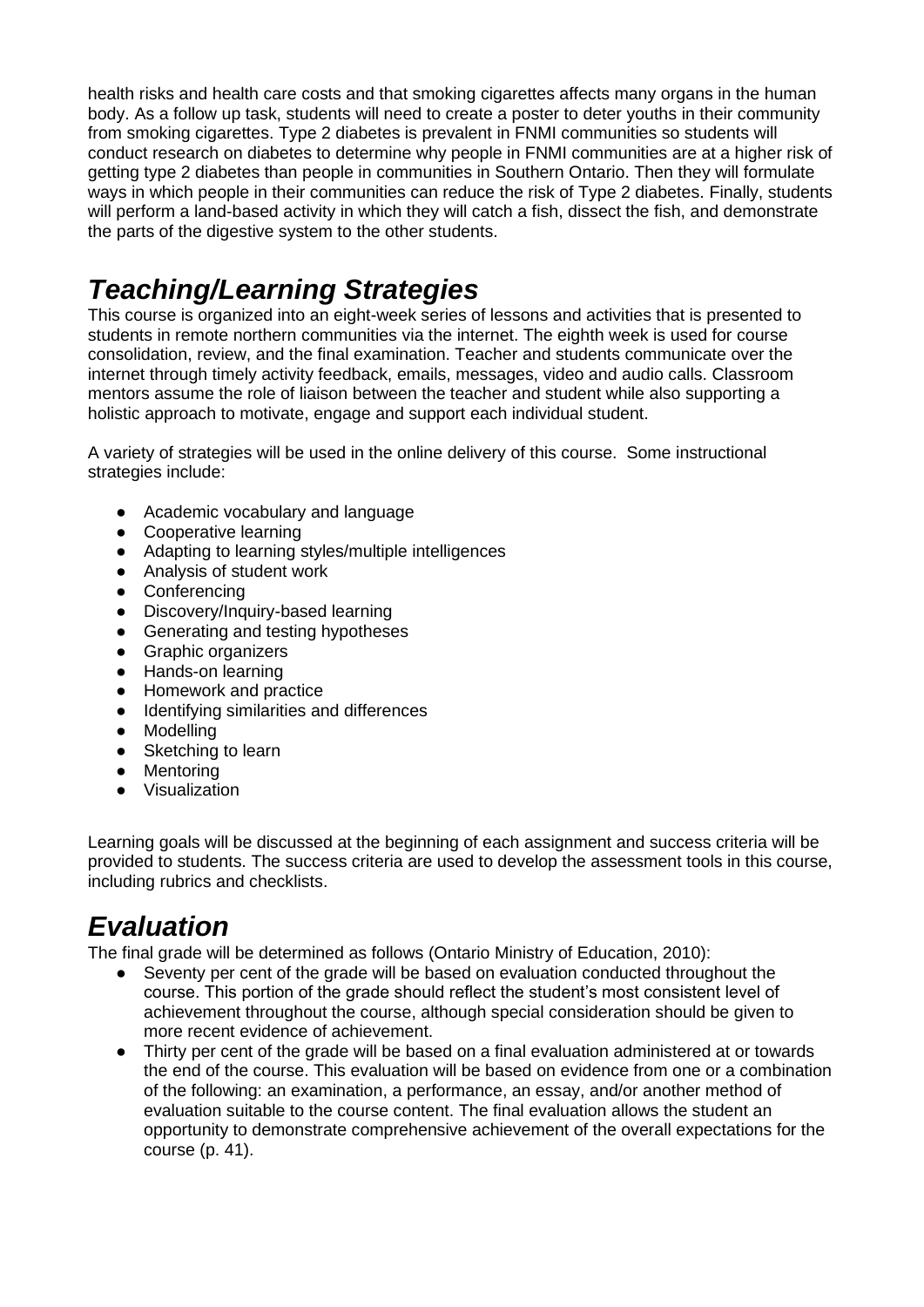Ontario Ministry of Education. (2010). *Growing success: Assessment, evaluation and reporting in Ontario schools*. Toronto ON: Queen's Printer for Ontario.

| Type of<br><b>Assessment</b> | <b>Category</b>             | <b>Details</b>                                                                                                                                                                                                                                                                                                                                                                                                                                                                                                                                                                                                                                                                                                                    | Weigh<br>ting<br>$(\%)$ |
|------------------------------|-----------------------------|-----------------------------------------------------------------------------------------------------------------------------------------------------------------------------------------------------------------------------------------------------------------------------------------------------------------------------------------------------------------------------------------------------------------------------------------------------------------------------------------------------------------------------------------------------------------------------------------------------------------------------------------------------------------------------------------------------------------------------------|-------------------------|
| <b>Term Work</b><br>(70%)    | Knowledge/<br>Understanding | Demonstrate an understanding of the hierarchical<br>organization of cells, from tissues, to organs, to<br>systems in animals and plants;<br>Demonstrate an understanding of the general<br>principles of chemical reactions, and various ways<br>to represent them;<br>Demonstrate an understanding of natural and<br>human factors, including the greenhouse effect,<br>that influence Earth's climate and contribute to<br>climate change;<br>Demonstrate an understanding of various<br>characteristics and properties of light, particularly<br>with respect to reflection in mirrors and reflection<br>and refraction in lenses.                                                                                             | 12                      |
|                              | Thinking                    | Investigate cell division, cell specialization,<br>organs, and systems in animals and plants, using<br>research and inquiry skills, including various<br>laboratory techniques;<br>Investigate, through inquiry, the characteristics of<br>chemical reactions;<br>Investigate various natural and human factors that<br>influence Earth's climate and climate change.<br>Investigate, through inquiry, the properties of light,<br>and predict its behaviour, particularly with respect<br>to reflection in plane and curved mirrors and<br>refraction in converging lenses.                                                                                                                                                      | 18                      |
|                              | Communication               | Expression and organization of ideas and<br>information;<br>Communication for different audiences and<br>purposes in oral, visual, and/or written forms;<br>Use of conventions, vocabulary, and terminology<br>of the discipline in oral, visual, and/or written<br>forms.                                                                                                                                                                                                                                                                                                                                                                                                                                                        | 18                      |
|                              | Application                 | Evaluate the importance of medical and other<br>technological developments related to systems<br>biology, and analyse their societal and ethical<br>implications.<br>Analyse a variety of safety and environmental<br>issues associated with chemical reactions,<br>including the ways in which chemical reactions<br>can be applied to address environmental<br>challenges.<br>Analyse some of the effects of climate change<br>around the world, and assess the effectiveness of<br>initiatives that attempt to address the issue of<br>climate change.<br>Evaluate the effectiveness of technological<br>devices and procedures designed to make use of<br>light, and assess their social benefits.<br>Knowledge/Understanding | 22<br>2.5               |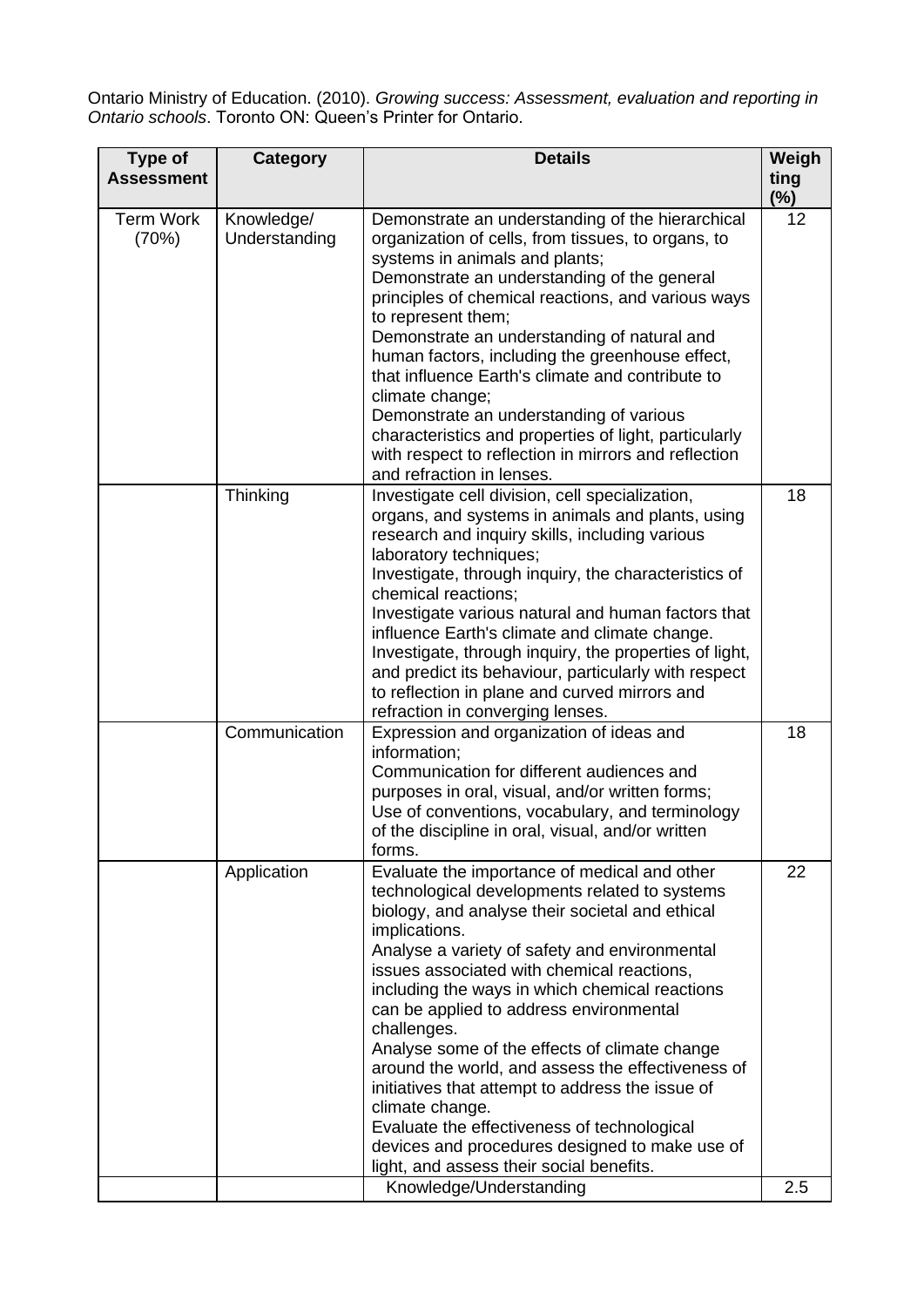| Culminating<br>Final<br>Evaluation<br>Activity<br>(30%)<br>(15%) | Thinking      |                         |     |
|------------------------------------------------------------------|---------------|-------------------------|-----|
|                                                                  |               | Communication           |     |
|                                                                  |               | Application             | 4.5 |
| Exam<br>(15%)                                                    |               | Knowledge/Understanding | 2.5 |
|                                                                  | Thinking      |                         |     |
|                                                                  | Communication |                         |     |
|                                                                  |               | Application             | 4.5 |
|                                                                  |               | <b>TOTAL</b>            | 100 |

## *Assessment/Evaluation Strategies*

A variety of assessment and evaluation methods, strategies and tools are required as appropriate to the expectation being assessed. These include diagnostic, formative, and summative within the course and within each unit.

Assessment *for* learning and assessment *as* learning is obtained through a variety of means, including the following:

- Ongoing descriptive feedback
- Small-group conversations to develop their opinions and communication skills
- Conversations with students regularly to verbalize observations, ask questions, and clarify understanding
- Self-assessment (e.g., weekly self-assessment of learning, relative to specific course content as well as in contextual school, community and Land based learning);
- Peer assessment (e.g., peer feedback on personal goals related to course specific content and generalised throughout the school day);
- Mentor observations (e.g. of specific course expectations during Land based and cultural activities as well as during course specific activities);

Evidence of student achievement (assessment *of* learning) is collected from various sources, including the following:

- Ongoing assessment/observations of most consistent work, with consideration given to most recent work
- Conversations with students (e.g., discussion with students about the indicators of climate change in their communities and what are some things individuals should do as well as international bodies to reduce climate change);
- Summative unit activities (e.g., catching a fish, dissecting the fish, and demonstrating the parts of the digestive and circulatory system);
- Culminating Activity
- Final Exam

The Ministry of Education's 2010 document, *Growing Success*, outlines the seven fundamental principles that guide best practice in the assessment and evaluation of students. KiHS teachers use practices that:

- are fair, transparent, and equitable for all students;
- support all students, including those with special education needs, those who are learning the language of instruction (English or French), and those who are First Nation, Métis, or Inuit;
- are carefully planned to relate to the curriculum expectations and learning goals and, as much as possible, to the interests, learning styles and preferences, needs, and experiences of all students;
- are communicated clearly to students and parents at the beginning of the course and at other points throughout the school year or course;
- are ongoing, varied in nature, and administered over a period of time to provide multiple opportunities for students to demonstrate the full range of their learning;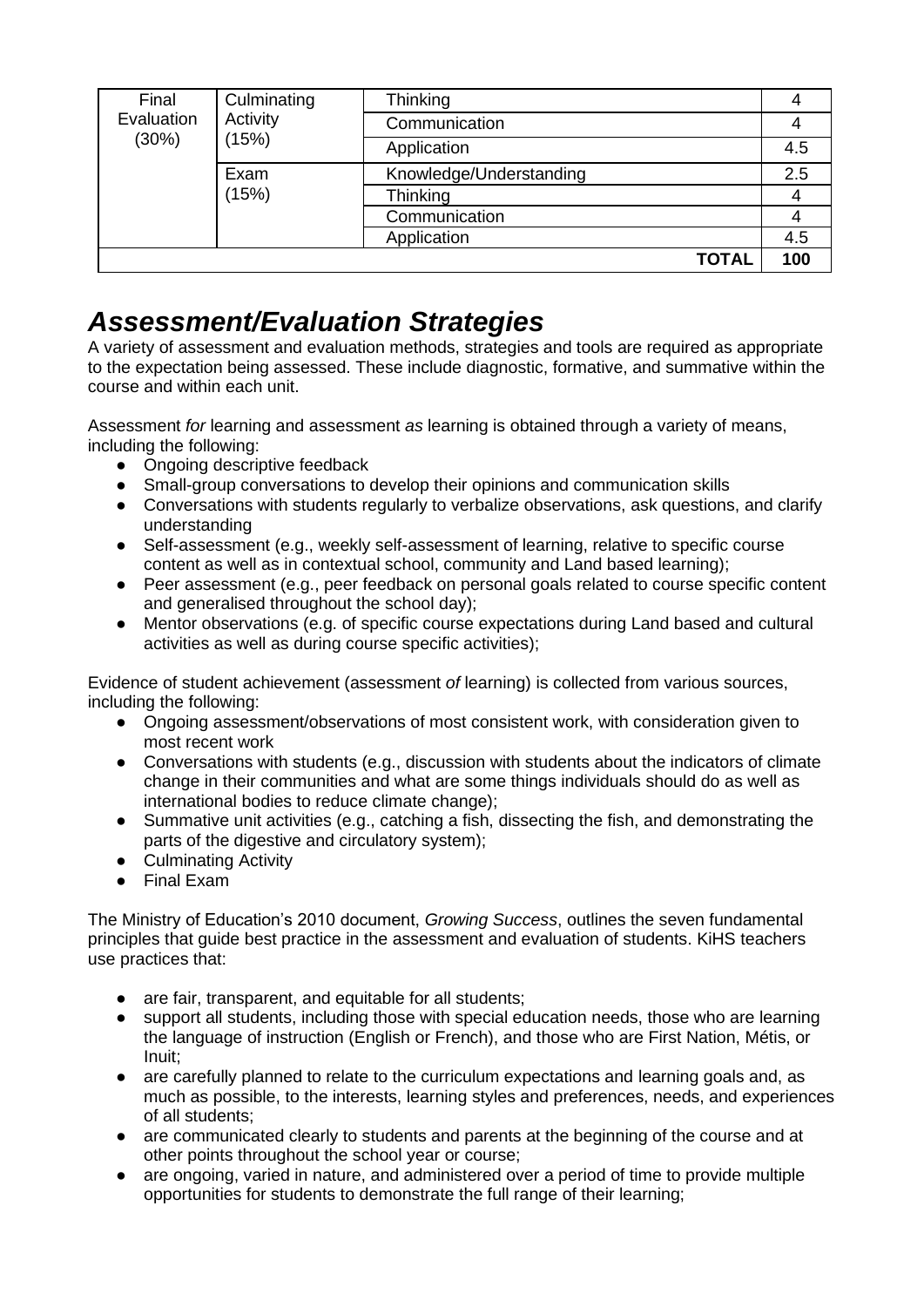- provide ongoing descriptive feedback that is clear, specific, meaningful, and timely to support improved learning and achievement;
- develop students' self-assessment skills to enable them to assess their own learning, set specific goals, and plan next steps for their learning (p.6).

### *Resources*

American Society of Hematology. (2009, February 3). Cancer cells vs. Healthy cells [Video]. YouTube.<https://youtu.be/tjNxBH1qsRM>

BioDigital, Inc. (2008, October 14). *3D Medical animation: What is cancer?* [Video]. YouTube. <https://youtu.be/LEpTTolebqo>

Cells alive! (n.d.). *Cells, microbes and the immune system.* <https://www.cellsalive.com/>

- Diabetes Canada. (n.d.). *Diabetes Canada.* <https://www.diabetes.ca/>
- Easy Style Science. (2014, June 5). *Titration NaOH vs HCI* [Video]. YouTube. <https://youtu.be/VADhF7M8bJ8>
- Gizmos. (n.d.). *Online simulations that power inquiry and understanding.* <https://www.explorelearning.com/>
- Grace, E., Mustoe, F., Ivanco, J., Gue. D, Brown, F. D. (2001*). Sciencepower 10*. Toronto, ON: McGraw Hill Ryerson Limited.
- Jumeiriah College Science. (2013, January 27). Virtual images in a plane mirror [Video]. YouTube. <https://youtu.be/0T3CVPlv1D8>

Ojibwe People's Dictionary. (n.d.).<https://ojibwe.lib.umn.edu/>

Ontario Ministry of Education. (n.d.). *Indigenous education strategy.* <http://www.edu.gov.on.ca/eng/aboriginal/>

- Ontario Ministry of Education. (2008). *The Ontario curriculum, grades 9 and 10: Science.*  [http://www.edu.gov.on.ca/eng/curriculum/secondary/science910\\_2008.pdf](http://www.edu.gov.on.ca/eng/curriculum/secondary/science910_2008.pdf)
- Ontario Ministry of Education. (2010). *Growing success: Assessment, evaluation and reporting in Ontario schools*.<http://www.edu.gov.on.ca/eng/policyfunding/growSuccess.pdf>
- Ontario Ministry of Education. (2016). *Ontario schools, kindergarten to grade 12: Policy and program requirements.* <http://edu.gov.on.ca/eng/document/policy/os/index.html>
- Ontario Ministry of Labour. (2017). *Youth workers*. <https://www.labour.gov.on.ca/english/atwork/youngworkers.php>
- Owens, Derek. (2009, April 4). *Physics 11.1.1b: The law of reflection* [Video]. YouTube. <https://youtu.be/qKiMGBT1JQc>
- rajbudhram. (2011, April 4). Chemical or physical change adding baking soda to vinegar by Lyndon Rae [Video]. YouTube. [https://www.youtube.com/watch?v=O\\_8bR9At](https://www.youtube.com/watch?v=O_8bR9At-us&feature=emb_logo)[us&feature=emb\\_logo](https://www.youtube.com/watch?v=O_8bR9At-us&feature=emb_logo)

rajbudhram. (2011, April 4). *Finding the PH of vinegar, water, and soap liquid by David Harper*  [Video]. YouTube. [https://www.youtube.com/watch?v=2RraeSPvdYQ&feature=emb\\_logo](https://www.youtube.com/watch?v=2RraeSPvdYQ&feature=emb_logo)